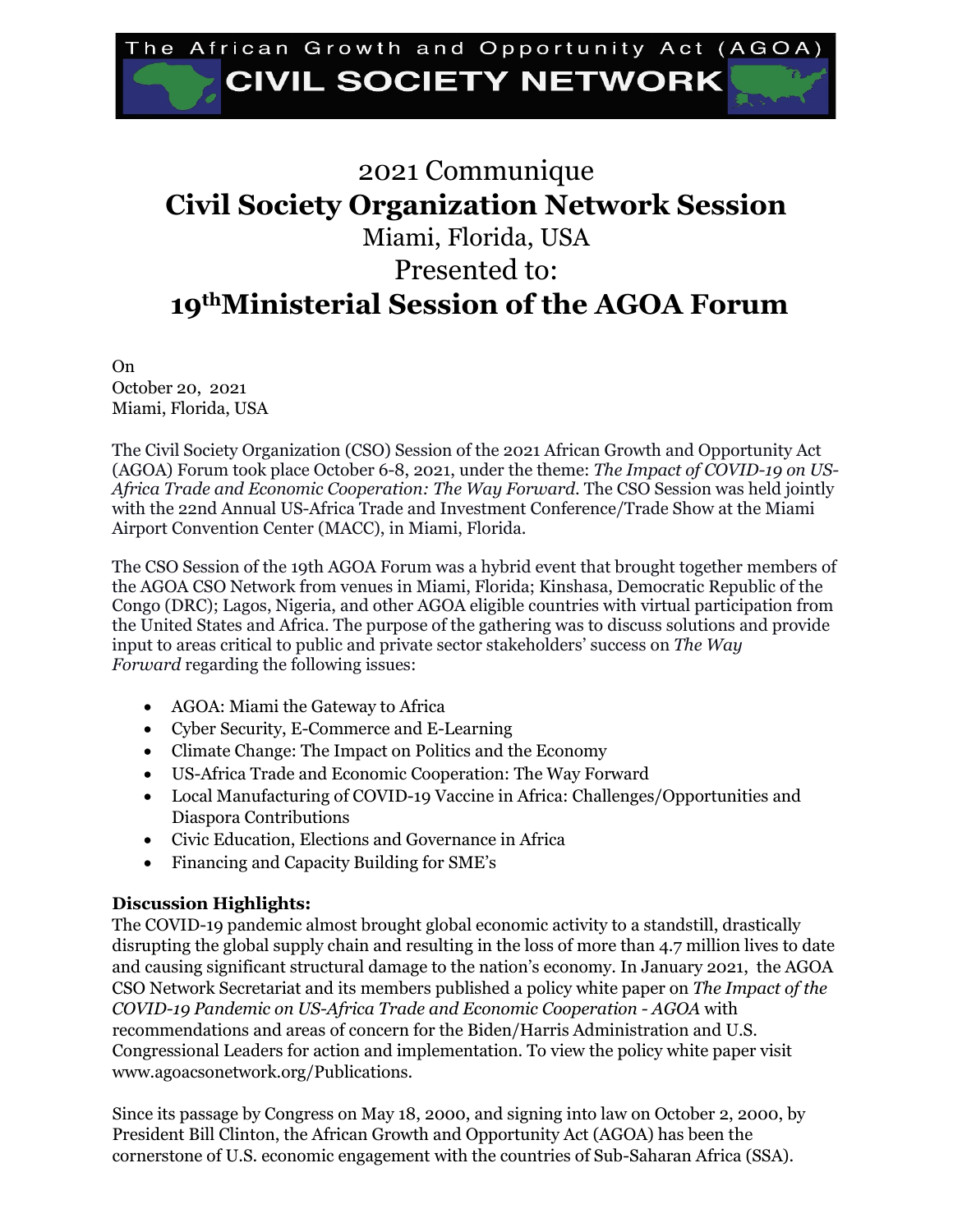AGOA imports to the U.S. from eligible sub-Saharan Africa countries were \$7.5 billion in 2001, \$55.87 billion in 2008, \$10.75 billion in 2018, and \$7.3 billion in 2019.

AGOA is a long-term commitment with broad bipartisan support. On June 25, 2015, Congress overwhelmingly approved the Trade Preferences Extension Act (TPEA) of 2015, and on June 29, 2015, President Barrack Obama signed TPEA into law. TPEA re-authorizes AGOA along with the associated "third Country fabric " provision for ten years through 2025. Congress passed, and the executive branch implemented, three prior legislative enhancements of AGOA, with significant bipartisan support in 2002, 2004, and 2006.

Civil Society applauds the people of Florida and Miami-Dade County in particular for supporting and hosting the 19th AGOA Civil Society Forum and their continued support for the Annual US-Africa Trade and Investment Conference/Trade Show-AfrICANDO. Specifically, we commend the Miami -Dade County Board of Commissioners and the Executive Mayor for sustained efforts of using the Sister Seaport and Sister Airport initiatives to increase the competitiveness of AGOA imports in U.S. markets and other lucrative markets in the Americas and as the Gateway for trade, investment, and tourism with Africa.

Civil Society supports and encourages ongoing negotiations on a Free Trade Agreement (FTA) between the U.S. and Kenya that complements regional integration efforts within the East African Community (EAC), as well as the African Continental Free Trade Area

AGOA CSO Network members call on all AGOA eligible countries to develop partnerships with Civil Society to develop biennial AGOA country strategies for more effective utilization of AGOA trade benefits.

Civil Society welcomes collaboration with U.S. private sector companies and institutions on national cyber security strategies for the countries of Sub-Saharan Africa with a framework for implementing cybersecurity-related projects and initiatives. And we call on the African Union and AGOA eligible Countries to embrace this effort.

Civil Society applauds Claflin University, a Historically Black College and University (HBCU), for developing a Post-Graduate Degree Program in biotechnology. The post-graduate program addresses the impact of climate on politics and the economy and builds capacity in Africa. And the African Diaspora Organization's partnership with AGOA CSO Network members across Africa on using solar energy and blockchain technology to reduce C02 emissions and advance industrialization in AGOA eligible countries.

While approximately \$11.7 trillion or about 12 percent of global GDP has been spent worldwide primarily by governments of rich nations to support health care delivery systems and provide lifelines to vulnerable households and businesses, most of the citizens and businesses of cashed-strapped countries, most in sub-Saharan Africa are struggling to survive. The COVID-19 pandemic has severely affected sub-Saharan African economies, and as a result, the IMF expects sub-Saharan Africa's GDP to contract by 3.2% this year.

COVID-19's economic impact presents a threat to US-Africa trade and investment, US-Africa strategic alliances, and gains made over the last two decades using the benefits of AGOA to: incentivize market-based economies that protect private property rights, the rule of law, political pluralism, and the right to due process; improve the availability of health care delivery systems and educational opportunities; and protect internationally recognized workers' rights, is at risk.

In our opinion, the U.S. should continue to support sub-Saharan Africa countries' efforts to assist refugees and victims of conflict. The U.S. should continue to provide emergency food aid, funding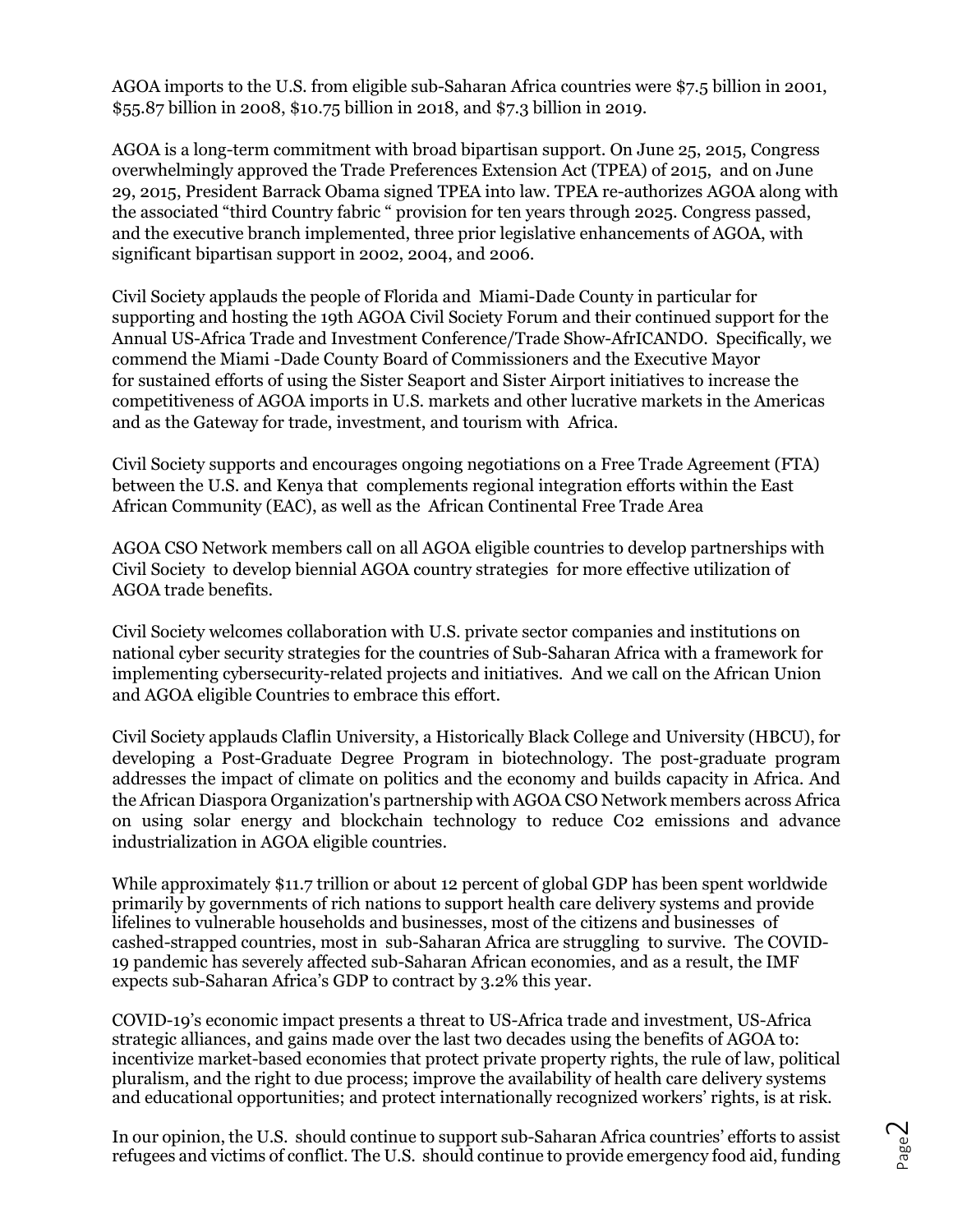for promoting vaccination use in Sub-Saharan Africa, COVID-19 in particular, and research and development of renewable energy and energy-efficient technologies.

Civil Society support efforts for the Local Manufacturing of COVID-19 Vaccines in Africa. We call on the Biden Administration, the U.S. Congress, the African Union Commission, and AGOA eligible countries to work collectively to ensure the necessary technology transfer, grants, and investment to make the efforts viable and sustainable and address current and future "Vaccine Poverty" issues.

We commend the U.S. Congress' passage of a law to provide \$2 billion dollars for AIDS relief; \$1 billion dollars to assist refugees and victims of conflict worldwide; 1.5 billion for emergency food aid, overseas; and \$4 billion in U.S. funds to support international vaccination efforts, including \$2 billion dollars for scientific research, and \$241 million dollars in economic support for countries across the globe. We encourage other developed economies to provide financial assistance to support sub-Saharan COVID-19 recovery efforts.

## **Recommendations:**

Civil Society calls on the Biden Administration and U.S. Congress to: provide budget support, extend credit facilities, grant waivers for public debt, and interest payments on sovereign bonds to multilateral financial institutions, i.e., the World Bank, International Monetary Fund (IMF), other partner institutions and regional development banks to ensure financial viability, delivery of public goods, and peace and security.

Civil Society urges sub-Saharan African countries to designate food and nutrition services as essential. African nations must strengthen social protection systems for nutrition, safeguarding access to safe, nutritious foods for at-risk groups.

Civil Society implores AGOA eligible countries through their respective national export and investment agencies to increase single digit financing and technical capacity building for micro, small and medium enterprises (MSMEs) especially, in the Textile and Apparel sector. And to use the textile and apparel provisions of AGOA to create much-needed good-paying jobs for youth to reduce poverty.

AGOA CSO Network members call on civil society organizations to expand outreach and engagement efforts at the state and local government level across the United States to galvanize grassroots advocacy for AGOA imports and the restructuring of U.S. - Africa trade and economic cooperation in preparation for the sunset of AGOA benefits in 2025.

We urge the African Union and AGOA eligible countries to embrace the U.S. private sector and other stakeholders' support on cyber security and work closely with the Civil Society on implementing national cyber security strategies at country and regional levels.

Civil Society calls on the U.S. Congress, the African Union, multilateral institutions, and foundations to increase funding to support the delivery of civic education and voter education programs/projects by AGOA Civil Society Organization members across Africa to improve free and fair elections and the quality of governance.

We call on the private sector, government, universities, and technical institutions in Africa to work closely with HBCUs, African Diaspora institutions, and other stakeholders in developing the technology and capacity necessary to address the impact of climate on politics and the economy, mitigating unnecessary migration and separatist agitation due to adverse climate effects on agriculture and in-humane living conditions.